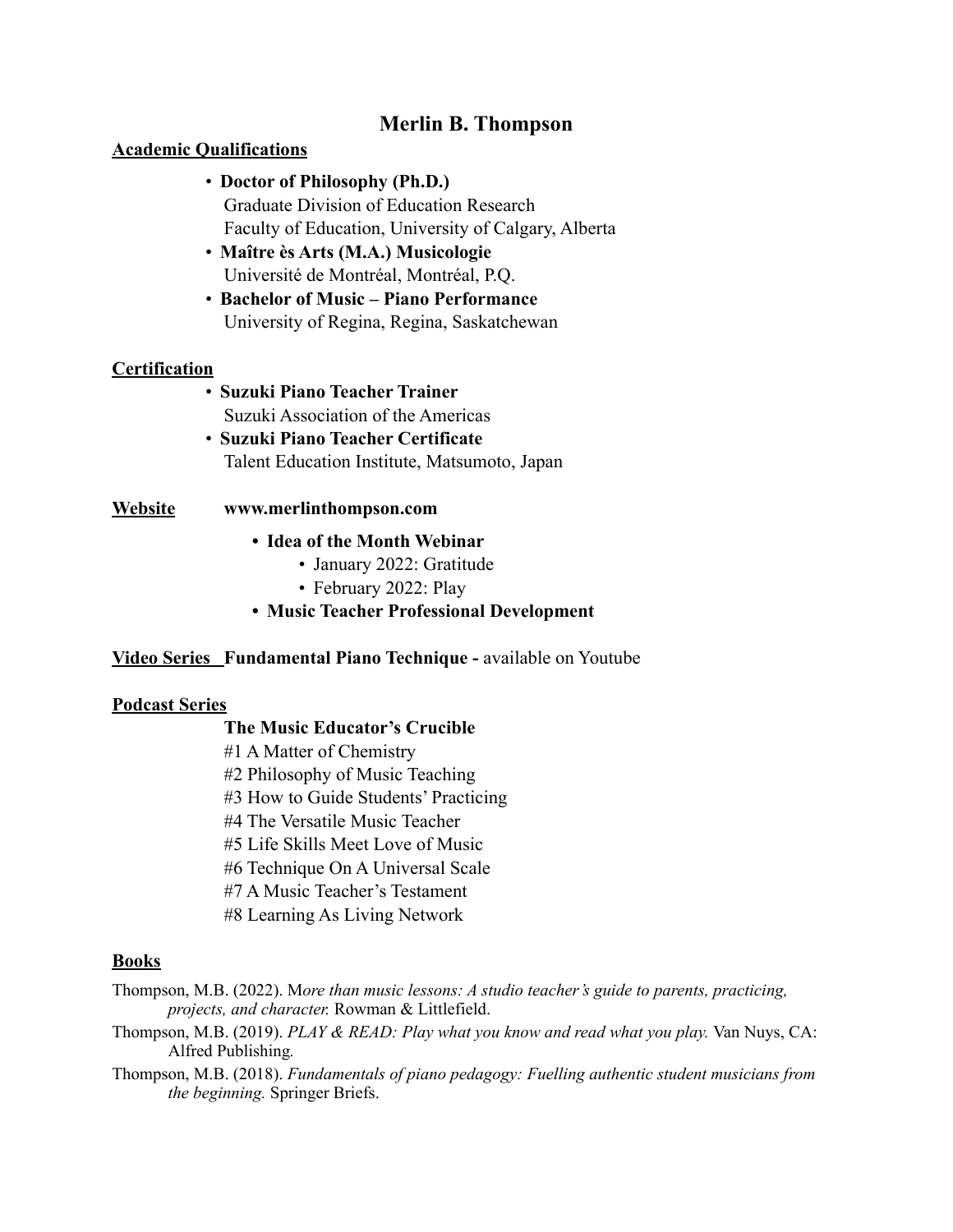Thompson, M.B. (2006). *The Five Treasures.* Calgary, AB: Clear Sky Publishing.

### **Articles: Peer-Reviewed**

- Thompson, M.B. (2019). Everyday musical connections and project-based learning: Bringing together music lessons and students' private musical worlds. *MTNA E-Journal.*
- Thompson, M.B. (2017). Triggering and holding onto students' interest. *American Music Teacher.*  August/September: 26-30.
- Thompson, M.B. (2016). Understanding and nurturing parents. *American Music Teacher,* February/ March: 25-29.
- Thompson, M.B. (2016). Authenticity, Shinichi Suzuki, & "Beautiful tone with living soul, please". Philosophy of Music Education Review, 24(2): 170-190. DOI: 10.2979/philmusieducrevi.24.2.04.
- Thompson, M.B. (2015). Authenticity in teaching: From narcissism and freedom to the messy interplay of self-exploration and acceptable tension. *Studies in Philosophy and Education,* DOI 10.1007/ s11217-015-9459-2.

## **Awards**

2017 Article of the Year – *American Music Teacher*

#### **Articles: Non Peer-Reviewed**

Thompson, M.B. (2018). Practical & personal: An inquiry into what teachers do, *American Suzuki Journal, 46*(1): 55-60.

- Thompson, M.B. (2016). Pictures of Suzuki parents. *American Suzuki Journal, 44*(2): 82-85.
- Thompson, M.B. (2016). Tone and more tone: Reflections on the Matsumoto talent education institutional theme. *American Suzuki Journal, 44*(1): 65-68.
- Thompson, M.B. (2015). Going beyond yet through the repertoire. *American Suzuki Journal, 43*(3): 59-64.
- Thompson, M.B. (2015). Peers, tension, and more: Reflections on working with Suzuki parents. *American Suzuki Journal, 43*(2): 64-66.
- Thompson, M.B. (2014). "Don't rush, but don't rest": Reflections on Dr. Suzuki's affirmative guidance. *American Suzuki Journal, 43*(1): 46-48.

## **Review of Book**

Ramsay, L. (2020). Review of play and read: Play what you know and read what you play by Dr. Merlin B. Thompson. *American Suzuki Journal, 49*(1): 19.

#### **Relevant Work History**

- 2022 Music Teacher Professional Development Foundations course
- 2022 January Piano & Violin Student Workshop
	- New Zealand South Island branch
- 2021 March November Professional Development Facilitator

Grand Prairie Music Teachers' Association

2020 October - present Mentor and Professional Development Facilitator Calgary Suzuki Talent Education Society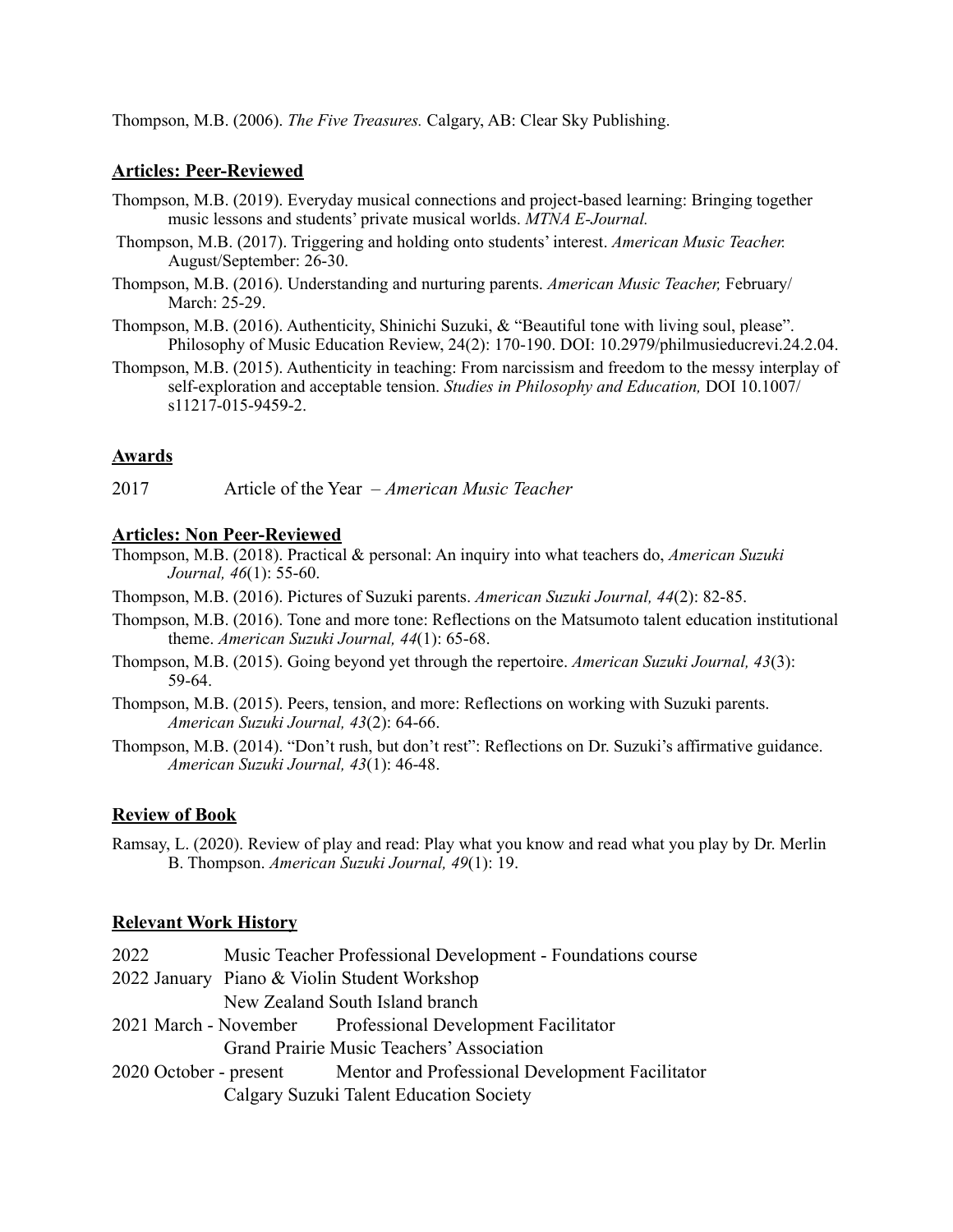| $2020$ July                                                               | Online Instructor - Character Development 101                                                |
|---------------------------------------------------------------------------|----------------------------------------------------------------------------------------------|
|                                                                           | Suzuki Association of the Americas                                                           |
| 2020 April                                                                | Keynote Speaker & Suzuki Piano Master Instructor                                             |
|                                                                           | Australia National Suzuki Teachers' Conference (online)                                      |
| 2019 September - October Keynote Speaker & Suzuki Piano Master Instructor |                                                                                              |
|                                                                           | New Zealand Suzuki Teacher Conference October 3-6                                            |
|                                                                           | Wellington Suzuki Workshop September 28 - October 1                                          |
|                                                                           | Auckland Suzuki Workshop October 7-9                                                         |
| 2019 Spring                                                               | Instructor – Schulich School of Music, McGill University                                     |
|                                                                           | MUPG 475 – Fundamentals of Vocal and Instrumental Studio Pedagogy                            |
|                                                                           | B. Music students (3 credits)                                                                |
| 2019 Winter                                                               | Instructor – Werklund School of Education, U of Calgary                                      |
|                                                                           | EDUC 450 - Diversity in Learning, EDUC 556 - Professional Development                        |
|                                                                           | B. Education students (3 credits)                                                            |
| 2018 Winter                                                               | Instructor – Werklund School of Education, U of Calgary                                      |
|                                                                           | EDUC 450 – Diversity in Learning, EDUC 556 – Professional Development                        |
|                                                                           | B. Education students (3 credits)                                                            |
| 2017 Spring                                                               | Instructor – Schulich School of Music, McGill University                                     |
|                                                                           | MUPG 475 – Fundamentals of Vocal and Instrumental Studio Pedagogy                            |
|                                                                           | B. Music students (3 credits)                                                                |
|                                                                           | 1986- present Teacher Mentor & Suzuki Piano Master Instructor: Australia, Canada, Japan, New |
|                                                                           | Zealand, and USA                                                                             |
| 2017 Winter                                                               | Instructor – Werklund School of Education, U of Calgary                                      |
|                                                                           | EDUC 450 – Diversity in Learning                                                             |
|                                                                           | B. Education students (3 credits)                                                            |
| 2016 Spring                                                               | Instructor – Schulich School of Music, McGill University                                     |
|                                                                           | MUPG 475 – Fundamentals of Vocal and Instrumental Studio Pedagogy                            |
|                                                                           | B. Music students (3 credits)                                                                |
| 2016 Winter                                                               | Instructor - Werklund School of Education, U of Calgary                                      |
|                                                                           | EDUC 455 - Professional Development and Lifelong Learning                                    |
|                                                                           | B. Education students (3 credits)                                                            |
| 2012-present                                                              | Research Associate - Werklund School of Education, U of Calgary                              |
| 2001-2004                                                                 | Instructor, Mount Royal University, Calgary, Alberta                                         |
|                                                                           | Taught all courses in an 18-credit two-year piano pedagogy certificate for post-             |
|                                                                           | Bachelor of Music students.                                                                  |
| 1988-2004                                                                 | Artistic Director, MRC Suzuki Piano Program, Calgary, Alberta                                |
|                                                                           | Program Director & Teacher of Suzuki Piano students ages 3 to 20                             |

# **Educational Research Conference Presentations: Peer-Reviewed**

Thompson, M.B. (2013). *Authenticity as precursor to freedom*. Victoria, B.C. Canadian Society for the Study of Education. June, 2013.

Thompson, M.B. (2013). *Suzuki revisited: Authenticity and the implications of music, sound, and tone*. Victoria, B.C. Canadian Society for the Study of Education. June, 2013.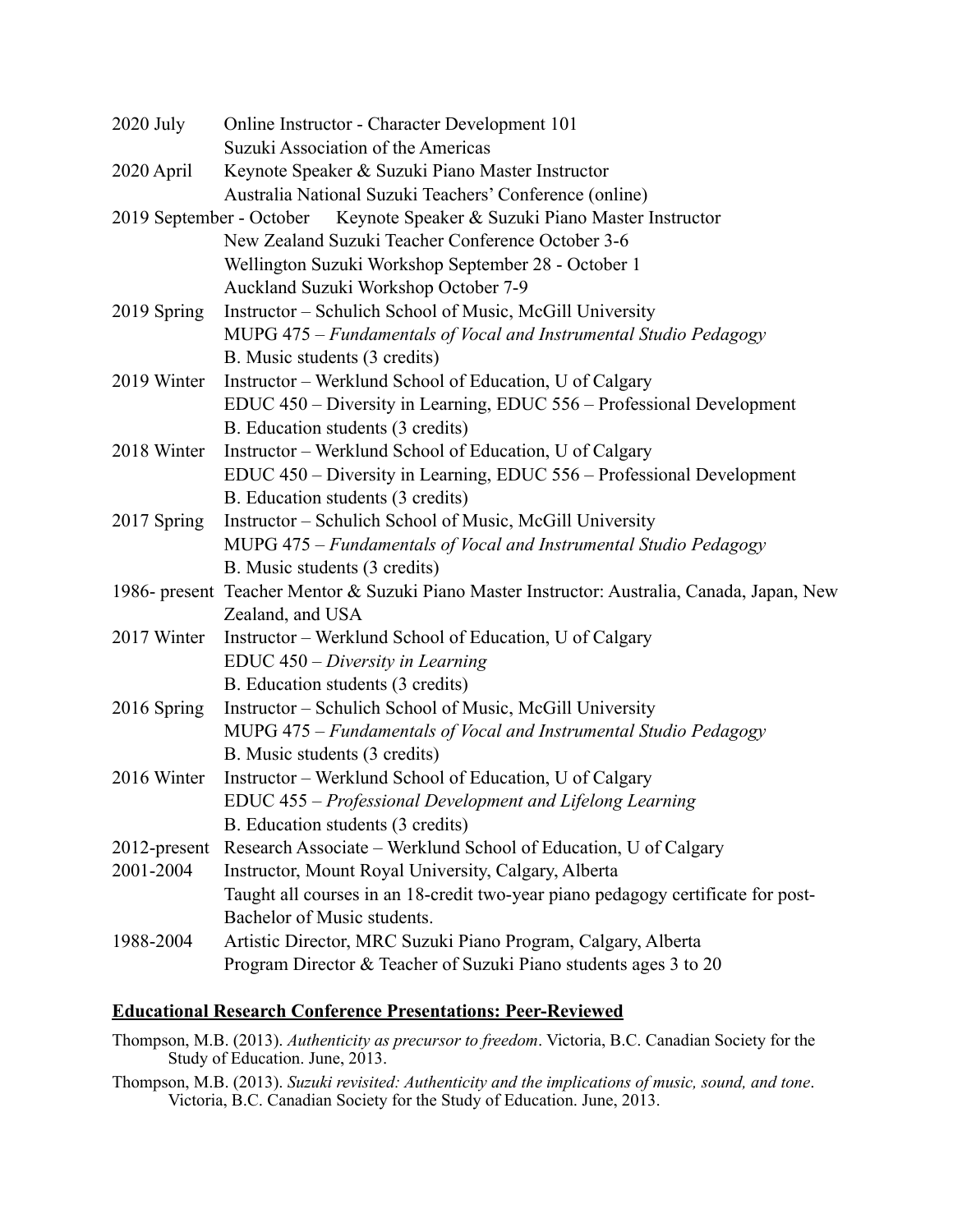Thompson, M.B. (2012). *Authenticity and trust: An investigation into the individual's social context*. Manchester, UK. British Educational Research Association Conference. September 2012.

Thompson, M.B. (2012). *Freedom and authenticity: Emancipation or personal affirmation.* Cadiz, Spain. European Conference on Educational Research. September 2012.

## **Judge**

2018 Steinway & Sons Piano Competition, Calgary

## **Nominations**

| 2018 | Music Teaching Award, Schulich School of Music, McGill University       |
|------|-------------------------------------------------------------------------|
| 2018 | Award in Teaching Excellence, Students' Union Association, U of Calgary |
| 2017 | Teaching Excellence Award, Werklund School of Education, U of Calgary   |
| 2016 | Teaching Excellence Award, Werklund School of Education, U of Calgary   |

## **International Presentations, Conferences, Seminars**

I have given over 60 presentations in Australia, Japan, New Zealand, and the USA. The following is a partial list of recent international presentations:

Thompson, M.B. (2022). *Enhancing our teaching foundation.* Christ Church, New Zealand.

- Thompson, M.B. (2019). *The versatile Suzuki teacher.* Rotorua, New Zealand: New Zealand Suzuki Institute Teachers' Conference. September 2019.
- Thompson, M.B. (2010). *Student ownership.* Rotorua, New Zealand: New Zealand Suzuki Institute Teachers' Conference. September 2010. Thompson, M.B. (2010). *Student ownership.* Rotorua, New Zealand: New Zealand Suzuki Institute Teachers' Conference. September 2010.
- Thompson, M.B. (2004). *The inside and outside of Suzuki volume one.* Suzuki Association of the Americas Conference. Minneapolis, MN. May 2004.
- Thompson, M.B. (2002). *Teaching the big picture.* Suzuki Association of the Americas Conference. Minneapolis, MN. May 2002.

## **Canadian Presentations, Conferences, Seminars**

I have given over100 presentations in Alberta, B.C., Manitoba, Ontario, Quebec, and Saskatchewan. The following is a partial list of recent selections:

Thompson, M.B. (2017). *Suzuki piano teacher course volume 6.* Suzuki Institute Montreal, CEGEP Marie Victorin, Montreal, P.Q. July 23-28.

Thompson, M.B. (2017) *Suzuki piano teacher course volume 3.* Langley Community Music School, Langley, BC. July 16-20.

Thompson, M.B. (2016). *Suzuki piano volume 3 teacher course.* Calgary Suzuki Institute, Mount Royal University, Calgary, Alberta. August 8-12.

Thompson, M.B. (2016) *Communication for studio music teachers.* Langley Community Music School, Langley, BC. July 17-21.

Thompson, M.B. (2015). *Thank you Suzuki Parents.* Suzuki Association of the Americas blog.

Thompson, M.B. (2015). *What can parents do?* Southern Ontario Suzuki Institute, Kitchener, Ontario.

- Thompson, M.B. (2014). *When learning involves acceptable tension.* Suzuki Institute Montreal, Concordia University, Montreal, PQ.
- Thompson, M.B., (2014). *Suzuki piano teacher course volume 1 & 2.* Suzuki Institute Montreal, Concordia University, Montreal, PQ.